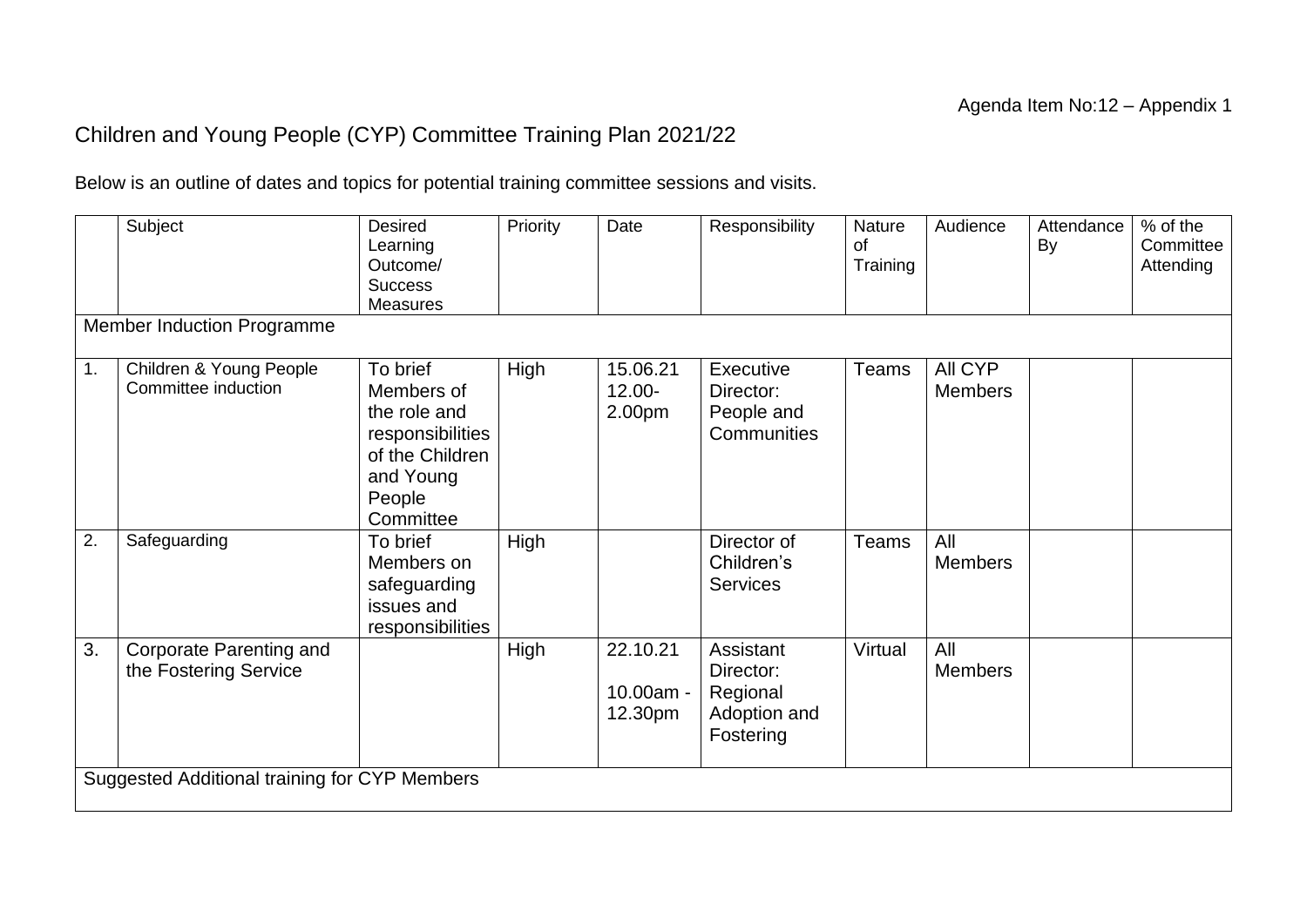|                  | Subject                                                                                                                                             | <b>Desired</b><br>Learning<br>Outcome/<br><b>Success</b><br><b>Measures</b> | Priority | Date         | Responsibility                                                                     | Nature<br>of<br>Training | Audience                             | Attendance<br>By | % of the<br>Committee<br>Attending |
|------------------|-----------------------------------------------------------------------------------------------------------------------------------------------------|-----------------------------------------------------------------------------|----------|--------------|------------------------------------------------------------------------------------|--------------------------|--------------------------------------|------------------|------------------------------------|
| $\overline{4}$ . | ISOS report and<br>Development of the Early<br>Help Strategy and Children<br>and Maternity<br>Collaborative                                         |                                                                             |          | <b>TBC</b>   | Service<br>Director:<br>Children and<br>Safeguarding                               |                          |                                      |                  |                                    |
| 5.               | Meeting with - (Young<br>People's Council)                                                                                                          |                                                                             |          | <b>TBC</b>   | Service<br>Director:<br>Children's                                                 | Virtual                  | All CYP<br><b>Members</b><br>invited |                  |                                    |
| 6.               | Place Planning 0-19;<br>Admissions, Attendance,<br><b>Elective Home Education</b><br>(EHE), Children in<br>Entertainment, Children in<br>Employment |                                                                             |          | <b>TBC</b>   | <b>Head of Place</b><br>Planning 0-19                                              |                          | All<br><b>Members</b>                |                  |                                    |
| 7.               | <b>Schools Funding</b>                                                                                                                              |                                                                             |          | <b>TBC</b>   | Service<br><b>Director</b><br>Education /<br>Finance<br><b>Business</b><br>Partner |                          | All CYP<br><b>Members</b><br>invited |                  |                                    |
| 8.               | <b>Special Educational Needs</b><br>- strategy, role and<br>operational delivery                                                                    |                                                                             |          | <b>TBC</b>   | Assistant<br>Director: SEND                                                        |                          | All CYP<br><b>Members</b><br>invited |                  |                                    |
| 9.               | Commissioning Services-<br>what services are<br>commissioned and how<br>our services are                                                            |                                                                             |          | Nov<br>(tbc) | Service<br>Director:<br>Children's /<br>Head of                                    |                          | All CYP<br><b>Members</b><br>invited |                  |                                    |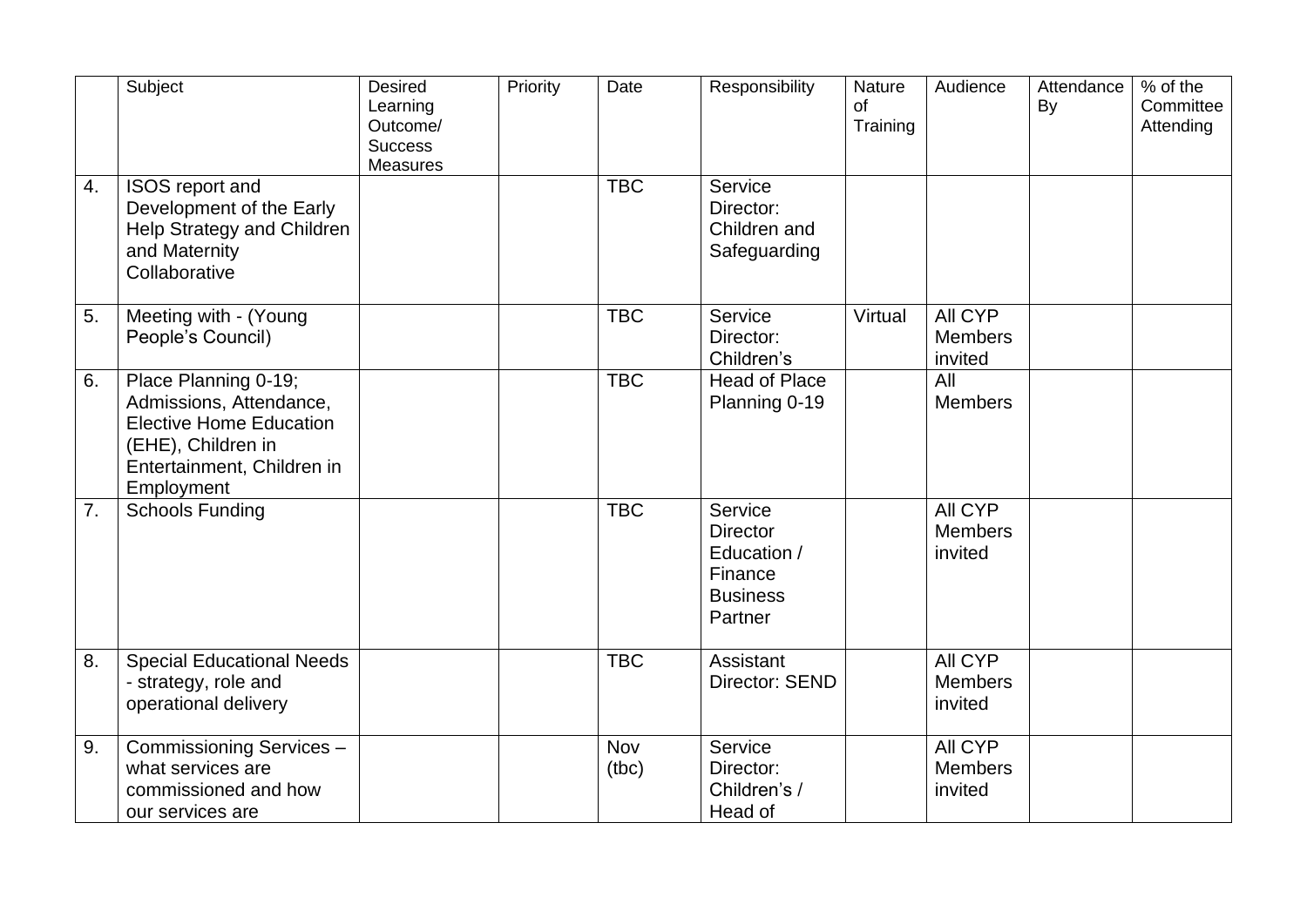|     | Subject                                                                                           | <b>Desired</b><br>Learning<br>Outcome/<br><b>Success</b><br><b>Measures</b> | Priority                                               | Date                               | Responsibility                                                                                                          | Nature<br>οf<br>Training | Audience                                                                          | Attendance<br>By | % of the<br>Committee<br>Attending |
|-----|---------------------------------------------------------------------------------------------------|-----------------------------------------------------------------------------|--------------------------------------------------------|------------------------------------|-------------------------------------------------------------------------------------------------------------------------|--------------------------|-----------------------------------------------------------------------------------|------------------|------------------------------------|
|     | commissioned across<br><b>Children Services</b>                                                   |                                                                             |                                                        |                                    | Children's<br>Commissioning                                                                                             |                          |                                                                                   |                  |                                    |
| 10. | Ofsted - Inspection<br>Framework - Key areas of<br>focus in assessing quality                     |                                                                             | <b>Director</b><br>of<br>Children's<br><b>Services</b> | <b>TBC</b><br>November<br>December | Director of<br>Children's<br>Services                                                                                   | Virtual                  | <b>CYP</b><br><b>Members</b><br>and<br>Corporate<br>Parenting<br>sub<br>committee |                  |                                    |
| 11. | Visit Family Safeguarding<br>Team                                                                 |                                                                             |                                                        | Dec (tbc)                          | Head of<br>Safeguarding                                                                                                 |                          | <b>AII CYP</b><br><b>Members</b><br>invited                                       |                  |                                    |
| 12. | <b>Understanding Educational</b><br>Performance                                                   |                                                                             |                                                        | Jan (tbc)                          | Service<br>Director:<br>Education                                                                                       |                          | All CYP<br><b>Members</b><br>invited                                              |                  |                                    |
| 13. | <b>Children and Maternity</b><br>Collaborative and<br><b>Integrated Care System</b>               |                                                                             |                                                        | <b>TBC</b><br>January<br>February  | Director of<br>Children's<br>Services and<br>Assistant<br>Director for<br>Early Help and<br>Children<br><b>Services</b> | Virtual                  | All<br><b>Members</b>                                                             |                  |                                    |
| 14. | Supporting the mental and<br>emotional health needs of<br>children in care/on the<br>edge of care |                                                                             |                                                        | <b>TBC</b><br>March<br>April       | Assistant<br><b>Director</b><br>Safeguarding<br>and Quality<br>Assurance                                                | Virtual                  | <b>CYP</b><br><b>Members</b><br>and<br>Corporate<br>Parenting                     |                  |                                    |